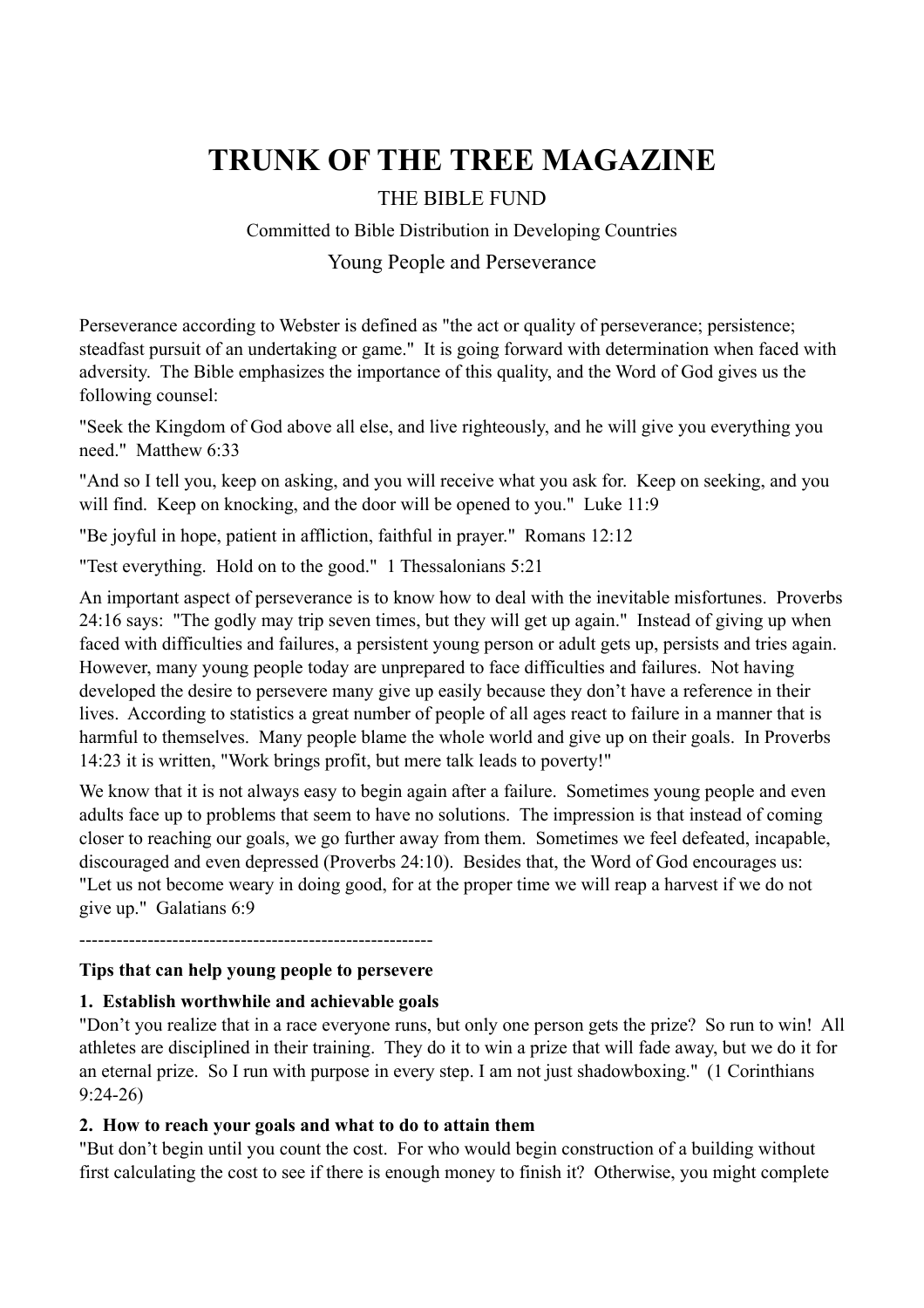only the foundation before running out of money, and then everyone would laugh at you. They would say, 'There's the person who started that building and couldn't afford to finish it! ' " (Luke 14: 28-30)

## **3. Be constant**

**"**He will give eternal life to those who keep on doing good, seeking after the glory and honor and immortality that God offers." (Philippians 3:16)

It is imperative to be persistent. The Apostle Paul reminds us that God "will give eternal life to those who keep on doing good, seeking after the glory and honor and immortality that God offers." (Romans 2:7)

Young men and women when thinking of your future persevere and maintain foremost in your mind the coming of the Day of the God. (2 Peter 3:11, 12) Don't be envious of those who are getting the most out of this world. Instead of that, pay attention to those who are the ones that truly love you. To persevere in gathering "treasures in heaven" is the safest investment and the only one with eternal benefits. (Mathew 6:19, 20; read 1 John 2:15-17.) Persevere in remembering the Great Creator; God will bless you for that.

---------------------------------------------------------

# **Puzzles**

Questions referring to the book of Matthew.

1. What is the meaning of Matthew 16:28 with reference to the coming of Christ?

A. Matthew 16:28: "And I tell you the truth, some standing here right now will not die before they see the Son of Man coming in his Kingdom." This verse has to be seen in the context of what follows - chapter 17, where it gives the account of the Transfiguration. Here three disciples, in a vision, saw how Jesus would be like in his kingdom and what appearance he would have. Thus, they saw "the Son of man coming in his kingdom" in a vision, in which Jesus was transfigured before them.

2. What is the meaning of "this generation shall not pass away" as given in Matthew 24:34?

A. This refers to the generation that begins to see the signs in the heavens, when "the sun will be darkened, the moon will give no light, the stars will fall from the sky, and the powers in the heavens will be shaken." (vs. 29). That generation will be the last one before the coming of Christ and it will not pass away. The final hour of that generation will not arrive, before Jesus returns. Some scholars say that a generation lasts 40 years, others say 70 and some 120 years. Judging by how God counts time it's a short time anyway.

J. Graham Davies

---------------------------------------------------------

What is the moral of the story?

#### **The Shepherd and the Lion**

#### Author: Aesop

One day while counting his sheep, a Shepherd came to the conclusion that there were some missing. Very angry, shouting at the top of his voice, highly presumptions and arrogant, he said he would like to catch the one responsible and punish him with his own hands in a well deserved manner.

He suspected a wolf he had seen walking away towards a rocky region in the mountains where there were many caves infested with them.

However, before setting off he made a promise to the gods, saying he would make a sacrifice to them of the fattest and most beautiful of his sheep if they would help him find the thief.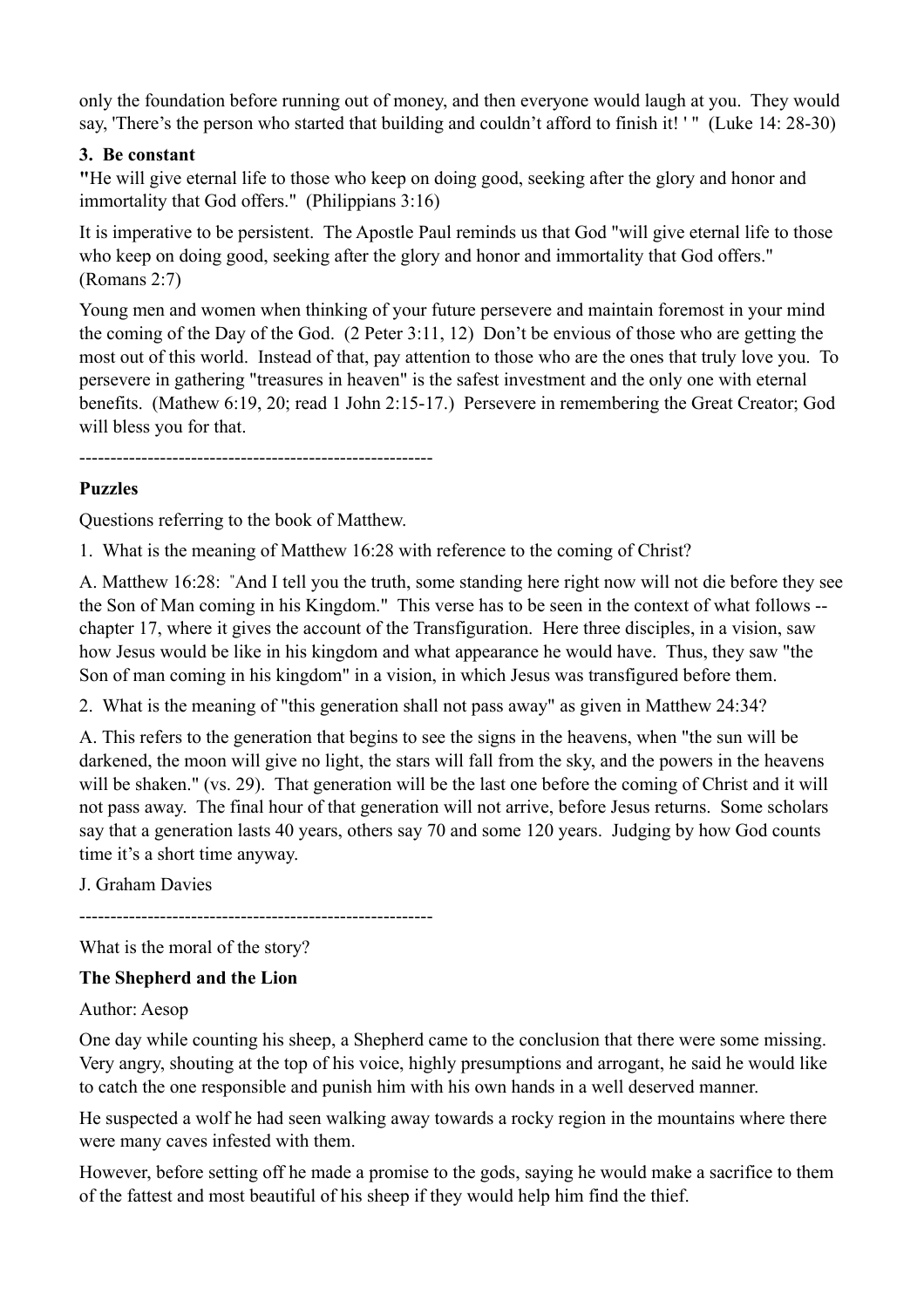After searching in vain no wolf appeared, when suddenly, while passing in front of a large cave at the foot of the mountain, a huge lion coming out of the cave carrying one of his sheep in its mouth placed himself in front of him. Terrified, the shepherd fell on his knees begged the gods: "Please have mercy on me kind gods, men don't know what they say! To find the thief I offered the fattest of my sheep. Now I promise the largest and most beautiful bull, as long as you make the thief go far away from me!"

Conclusion: When we find what we are looking for our initial interest fades away...

The Moral of the Story: If the benefits of something are not assured, we should think twice before desiring them.

---------------------------------------------------------

#### **David – A life of lessons**

King David was a man who prayed a lot. In the Psalms, inspired by God, he sang: "for you answer our prayers. All of us must come to you" (Psalm 65: 2). God is capable of understanding the prayers of all the people that make up the nations of humanity.

David was a man whose life was far from free of difficulties. When a young man, David spent much time on the run, while the wicked King Saul and his body guards tried to kill him. (1 Samuel 23:7, 8, 19-23)

David also had to fight against personal weaknesses. He recognized this in Psalm 40: "For troubles surround me – too many to count! My sins pile up so high I can't see my way out. They outnumber the hairs on my head. I have lost all courage." (Psalm 40:12)

Truly, David had many difficulties, but he was not completely defeated by them. He used to meditate on the blessings he received from God in spite of his problems and he saw that they were far greater than his afflictions and resorted to God in prayer: "Have mercy on me, O God, because of your unfailing love. Because of your great compassion, blot out the stain of my sins. Wash me clean from my guilt. Purify me from my sin." (Psalm 51:1)

King David of ancient Israel experienced the pain of sin and its consequences both in a public and personal manner. He was a man of God, blessed with talents and responsibilities. He knew that God was guiding his steps. He knew the promises of God with respect to knowledge and prosperity. And like every one of us he could chose between right and wrong. Unfortunately all this knowledge did not prevent him from falling and hurting himself and those dear to him.

#### **The lessons learned from David's mistakes**

1. David teaches us that a truly repentant person does not try to hide from God nor try to find excuses for his or her mistakes. Romans 3:23; Hebrews 4:16; Psalm 32:5.

2. David reminds us that to simply say we have a problem is not enough. True repentance includes genuine sadness for our mistakes with a desire for purification so that we no longer repeat those mistakes. Psalm 51:1, 2 and 10.

3. David demonstrates his faith in the promise of God to forgive and restore. Psalm 51: 11, 16 and 17.

4. David shows relief for being forgiven and his gratitude towards God by praising his name and proclaiming to others the mercies he found in the Lord. Psalm 51:13; Psalm 32: 10 and 11.

When we learn through the steps of David we may say: "For you are my hiding place; you protect me from trouble. You surround me with songs of victory. The Lord says, "I will guide you along the best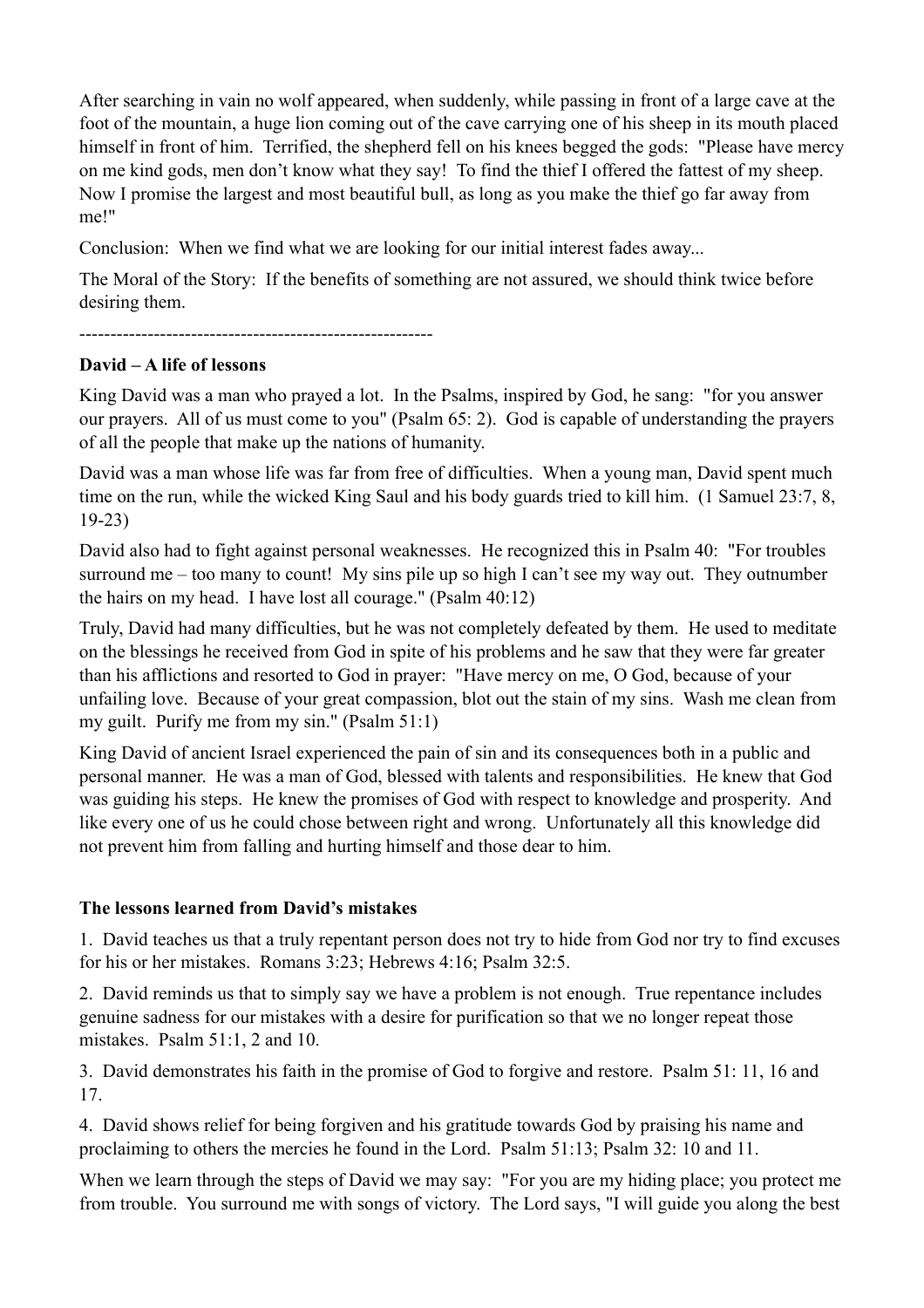pathway for your life. I will advise you and watch over you." Psalm 32: 7 and 8.

#### ---------------------------------------------------------

## **Bible Quiz\***

- 1. When did David take some cheese to give to someone as a present?
- 2. When did camels use necklaces?
- 3. Who baked unleavened cakes for an angel?
- 4. What kind of fruit did the prophet Amos harvest?
- 5. To whom did God promise to give blessings without measure?
- 6. How old was Esau when he married?
- 7. What city did Paul come from?
- 8. Who were the three kings who suffered from insomnia?
- 9. In what palace were the beds made of gold and silver?
- 10. In what Bible texts are instructions given about fishing?

\* Look for the answers in the next edition of the YOUTH JOURNAL. Be sure to answer before the next edition is published!

 $\mathcal{L}_\mathcal{L} = \{ \mathcal{L}_\mathcal{L} = \{ \mathcal{L}_\mathcal{L} = \{ \mathcal{L}_\mathcal{L} = \{ \mathcal{L}_\mathcal{L} = \{ \mathcal{L}_\mathcal{L} = \{ \mathcal{L}_\mathcal{L} = \{ \mathcal{L}_\mathcal{L} = \{ \mathcal{L}_\mathcal{L} = \{ \mathcal{L}_\mathcal{L} = \{ \mathcal{L}_\mathcal{L} = \{ \mathcal{L}_\mathcal{L} = \{ \mathcal{L}_\mathcal{L} = \{ \mathcal{L}_\mathcal{L} = \{ \mathcal{L}_\mathcal{$ 

#### $\mathcal{L}_\text{max}$ **Disclaimer**

 $\mathcal{L}_\text{max}$ 

Through this website you are able to link to other websites which are not under the control of the Bible Fund. Also, we may refer to other sources on the Web. The inclusion of any link does not necessarily imply a recommendation or endorsement of the views expressed within those sites.

Our policy is based on the principle given by Jesus Christ when He said to His disciples: "And as ye go, preach, saying, The kingdom of heaven is at hand.... freely ye have received, freely give." (Matthew 10:7-8.) Readers may download articles from the Bible Fund website. When doing so, we request that readers using our articles elsewhere, please include the name, address and disclaimer seen at the end of our articles.

We also honor the principle mentioned by Christ Himself: "For he that is not against us is on our part" (Mark 9:40).

Please respect our policy of not selling any of the material placed on our website.

If anyone notices the use of our material on other sites, he/she may check its fidelity to the original by comparing with the material on our website.

 $\mathcal{L}_\mathcal{L} = \{ \mathcal{L}_\mathcal{L} = \{ \mathcal{L}_\mathcal{L} = \{ \mathcal{L}_\mathcal{L} = \{ \mathcal{L}_\mathcal{L} = \{ \mathcal{L}_\mathcal{L} = \{ \mathcal{L}_\mathcal{L} = \{ \mathcal{L}_\mathcal{L} = \{ \mathcal{L}_\mathcal{L} = \{ \mathcal{L}_\mathcal{L} = \{ \mathcal{L}_\mathcal{L} = \{ \mathcal{L}_\mathcal{L} = \{ \mathcal{L}_\mathcal{L} = \{ \mathcal{L}_\mathcal{L} = \{ \mathcal{L}_\mathcal{$ 

A Bible Fund publication distributed free of charge

# *[Contact page link](http://www.thebiblefund.org/?page_id=33)*

# *Please send requests to:*

The Bible Fund The Bible Fund